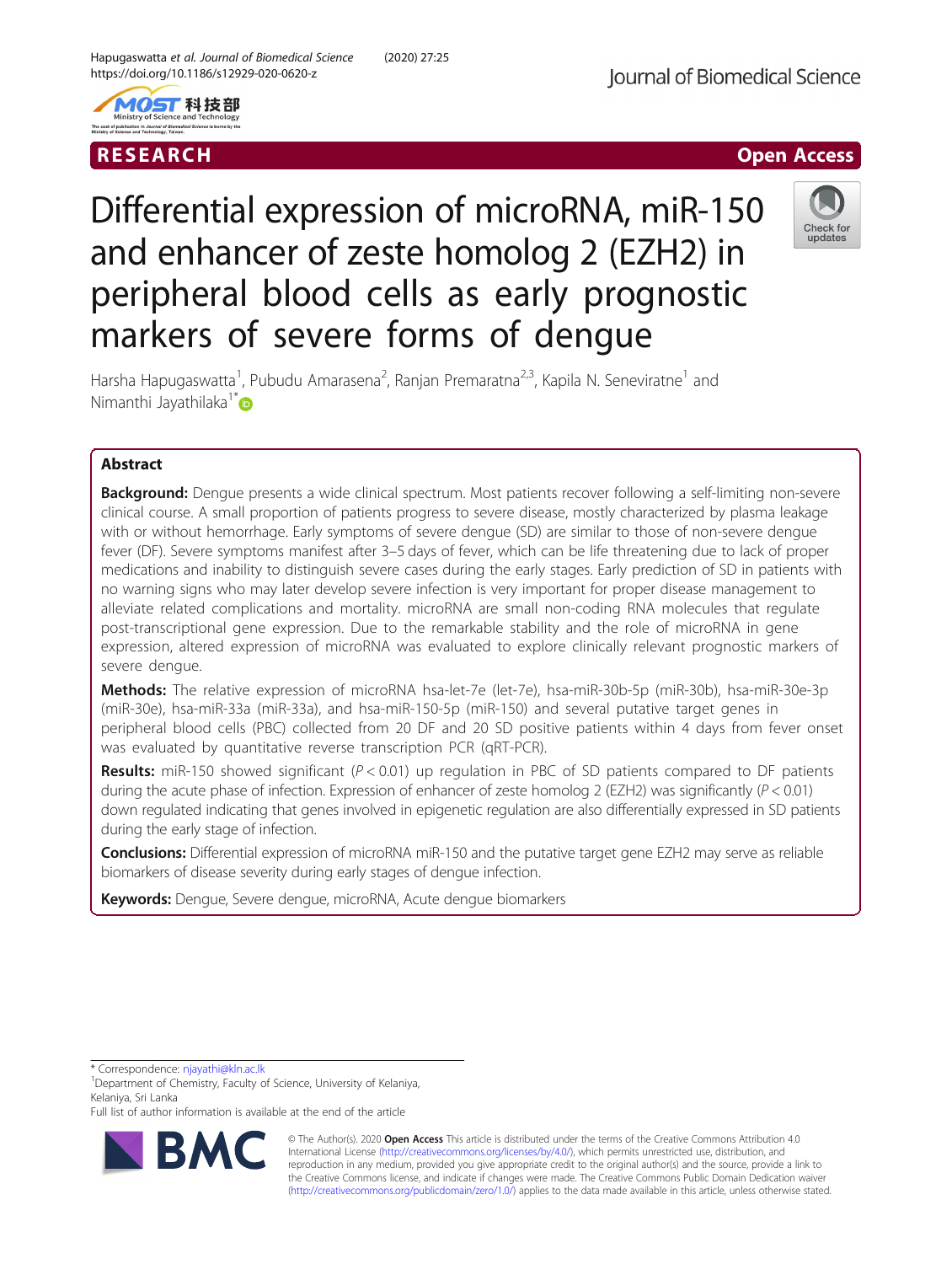# Background

More than half of the world population is at risk of contracting dengue, a mosquito-borne viral infection with approximately 50 to 100 million cases reported each year in many tropical countries including Sri Lanka [[1\]](#page-7-0). In 2018, 51,659 suspected dengue cases have been reported to the Epidemiology Unit of Sri Lanka from all over the island making it the most important tropical disease posing a significant public health threat. DF is characterized by fever with two of the following criteria: nausea, vomiting, rash, aches and pains, positive tourniquet test, leukopenia with or without warning signs. The warning signs include, abdominal pain or tenderness, persistent vomiting, clinical fluid accumulation, mucosal bleeding, lethargy, restlessness, liver enlargement > 2 cm, increase in hematocrit level (HCT) concurrent with rapid decrease in platelet count. Severe manifestations of dengue also show similar symptoms during the early stages of infection. After 3–5 days from fever onset, SD patients manifest severe plasma leakage leading to: shock, fluid accumulation with respiratory distress and severe bleeding with severe organ involvement (liver: aspartate aminotransferase (AST) or alanine aminotransferase (ALT) ≤1000, central nervous system (CNS): impaired consciousness, heart and other organs). The degree of increase above the baseline HCT often reflects the severity of plasma leakage [\[2](#page-7-0)]. Humans possessing pre-infection antibody, passively acquired or derived from heterotypic infection are susceptible to SD [[3](#page-7-0)]. There are four dengue virus (DENV) serotypes each of which is capable of infection [[4\]](#page-7-0). DENV1 and DENV2 have been reported as prevalent serotypes with a similar number of reported infections [\[5\]](#page-7-0). All four virus serotypes are present in Sri Lanka. DENV2 and DENV3 are the common serotypes reported in many parts of Sri Lanka, with DENV3 reported to be responsible for many of the infections that progress to SD [\[6](#page-7-0)]. Inability to distinguish SD from DF during the early stages of infection makes this disease life threatening.

There are no proper medications or vaccines available for prevention and treatment of dengue [[7\]](#page-7-0). The first ever dengue vaccination program was launched in 2016 in Philipines with complications rising from increased risk of developing SD in particular circumstances [\[1](#page-7-0)]. Therefore, dengue prevention is largely limited to vector control. Several research groups have reported potential small molecules for drug intervention of dengue  $[8-10]$  $[8-10]$  $[8-10]$  $[8-10]$  $[8-10]$ . In addition, there is ongoing research on antiviral activity of phytochemicals as well as currently available antiviral drugs against dengue viruses. However, these phytochemicals and drugs have not been approved for the management of dengue infections [[11,](#page-7-0) [12](#page-7-0)]. Diagnostic tests based on PCR or serological testing for dengue do not distinguish SD from DF and disease severity is determined after the patient is presented with severe symptoms [\[13](#page-7-0)]. However, if diagnosed early, effective disease management only involves hospital care and hydration to mitigate complications from SD [[14\]](#page-7-0). Since there are no early clinical tests approved for prognosis of SD, most patients suspected of having contracted dengue are hospitalized for disease management resulting in high healthcare costs, though only a small fraction of DF patients develop SD. Therefore, identification of markers for the early detection of SD could effectively cut down dengue related mortality as well as cost of healthcare during dengue outbreaks.

Several studies comparing the transcriptomes of DF and SD patients have reported increased levels of cytokines, tumor necrosis factor alpha (TNF-α), interleukin 2 (IL-2), interleukin 6 (IL-6), interleukin 10 (IL-10), interleukin 12 (IL-12) and interferon gamma (IFN-γ) involved in host immune responses in SD patients [[15](#page-7-0)–[19](#page-7-0)]. Genetic varients in major histocompatibility complex class I polypeptide-related sequence B (MICB) and 1 phosphatidylinositol-4,5-bisphosphate phosphodiesterase epsilon-1(PLCE1) has been found to be associated with dengue [\[20](#page-7-0)]. However, these studies have not determined whether these markers serve as differential markers during the early stage of infection when severe manifestations of dengue cannot be distinguished based on the clinical symptoms.

MicroRNA molecules are small non-coding RNA molecules with the length around 20–22 nucleotides. Due to their role in regulating the expression of putative target genes, microRNAs are important for function of human cells. Therefore, microRNAs show differential expression in different diseases. Since microRNAs are also remarkably stable in blood, they are under investigation as potential biomarkers. Recent studies have reported differential expression of microRNA in dengue patients and infected cultured cells [[21](#page-7-0), [22\]](#page-7-0). let-7e, miR-30b and miR-33a have been found to differentially express in DENV infected cultured cells [\[23](#page-7-0)]. Similarly, miR-30e also expresses differentially in dengue infected cultured cells [[24\]](#page-7-0). miR-150 expression is upregulated in DENV infected cultured cells within few hours of the infection [[25\]](#page-8-0). Expression of miR-150 is also found to be significantly upregulated in SD patients compared to DF patients [\[26\]](#page-8-0). However, the expression levels of miR-150 during the early stages of dengue infection, when prediction of disease outcome is not possible, has not been compared in patient samples to determine the potential to serve as an early indicator of progression to SD. Therefore, we evaluated the relative expression of micro-RNAs let-7e, miR-30b, miR-30e, miR-33a and miR-150 against the geometric mean of hsa-miR-16-5p (miR-16) and hsa-miR-103a-3p (miR-103a) as reference genes and their putative target genes in PBC from blood samples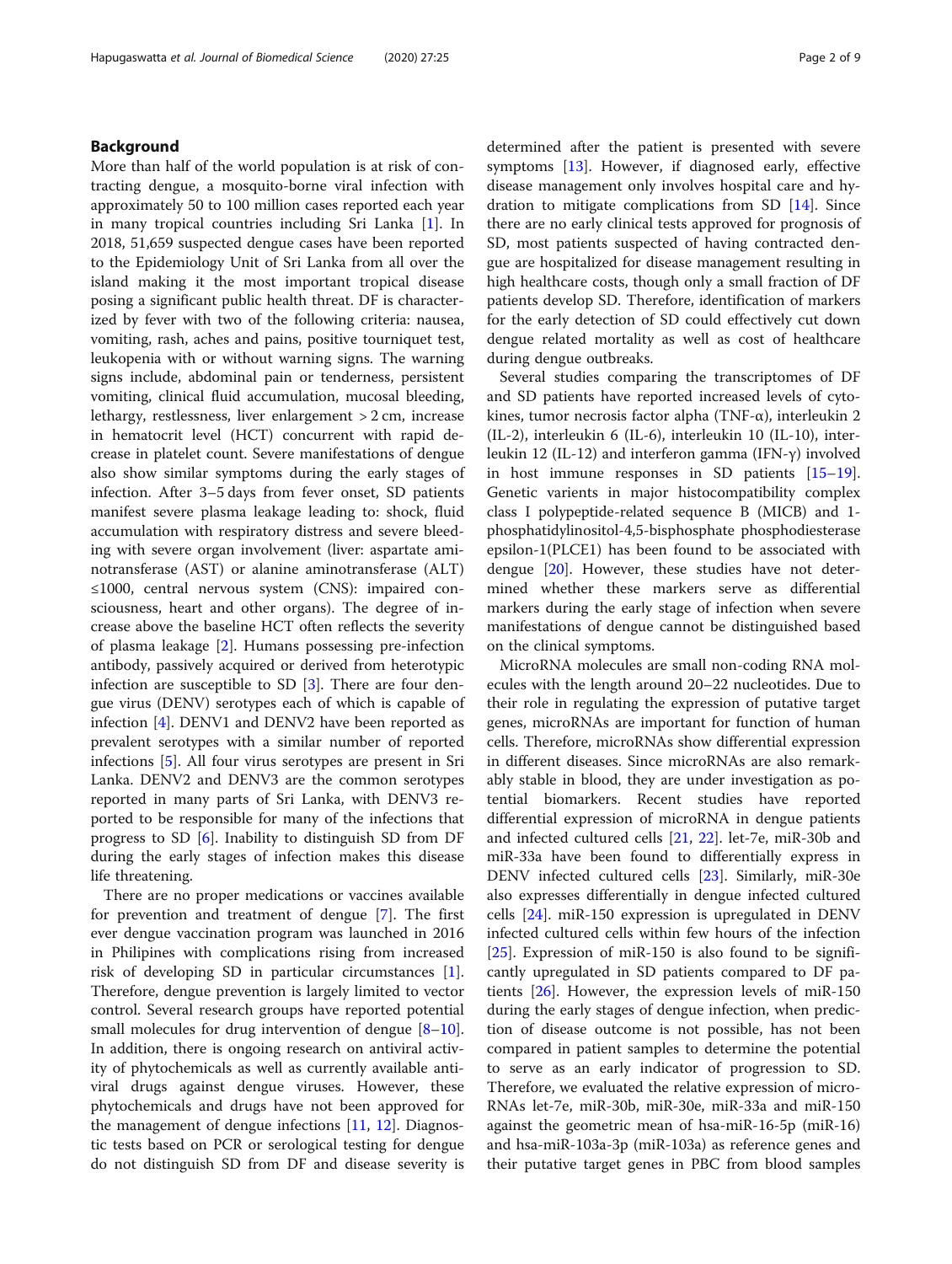collected from dengue positive patients within 4 days of fever onset by qRT-PCR.

let-7e and miR-150 have been connected to regulation of EZH2 expression [[27](#page-8-0)]. In addition, miR-30b has been shown to regulate DNA methyl transferase 3 alpha (DNMT3A) expression that can be used as a potential biomarker and a therapeutic target for cancer [\[28](#page-8-0)]. DNMT3A has been found to regulate herpes simplex virus-1 propagation [\[29](#page-8-0)]. miR-33a regulates the expression of receptor interacting protein 140 (RIP140) and adenosine triphosphate-binding cassette transporter subfamily A member 1 (ABCA1) involved in lipid metabolism and transportation, thus, play a role in viral invasion. miR-33a directly down regulates the expression of ABCA1 in cholesterol metabolism pathway and also contributes to the regulation of cholesterol and fatty acid homeostasis by targeting RIP-140 [\[30\]](#page-8-0). There is also evidence that DENV infection leads to an autophagydependent processing of lipid droplets and triglycerides to release free fatty acids which increases the cellular  $\beta$ oxidation that generates ATP. These processes are required for efficient DENV replication [[31](#page-8-0)]. ABCA1 expression inhibits Hepatitis C virus cell entry, acting on virus-host cell fusion [[32](#page-8-0)]. Therefore, the relative expression of these putative target genes of above microRNA, EZH2, ABCA1, DNMT3A, and RIP140 were evaluated against glyceraldehyde 3-phosphate dehydrogenase (GAPDH) as the reference gene for their potential to serve as markers of early prognosis of SD.

# **Methods**

## Sample collection and processing

Adult male and female patients (above age 18) who presented with clinical symptoms of dengue viral infection within 4 days from fever onset were tested onsite for dengue using nonstructural protein 1 (NS1) rapid test (SD Bio) at the North Colombo Teaching Hospital, Sri Lanka. The World Health Organization (WHO) classification for dengue was used to identify patients with the relevant clinical symptoms: fever with two of the following criteria: nausea, vomiting, rash, aches and pains, positive tourniquet test, leukopenia with or without warning signs; the warning signs include, abdominal pain or tenderness, persistent vomiting, clinical fluid accumulation, mucosal bleeding, lethargy, restlessness, liver enlargement > 2 cm, increase in HCT concurrent with rapid decrease in platelet count. Patients who tested positive in the NS1 test were recruited for this retrospective case-control study with informed consent. None of the patients were pregnant. After recruitment, patients who developed SD were determined according to the WHO guidelines based on clinically detectable pleural effusions and ascites as evidence of plasma leakage using a portable bedside ultrasonogram [\[2](#page-7-0)]. None of

the patients presented signs of SD at the time of recruitment within 4 days from fever onset. Twenty patients presented with signs of SD after recruitment during the course of infection. Samples collected at the time of recruitment within 4 days from fever onset from the patients who later presented signs of SD were selected as the severe cases. Twenty samples collected at the time of admission within 4 days from fever onset from patients who did not present with signs of SD during the course of infection were randomly selected as controls with non-severe dengue. None of the patients recruited for the study succumbed to death from dengue during the course of infection. A 2.5 ml ethylenediaminetetraacetic acid (EDTA) blood sample was collected from patients at the time of admission within 4 days from fever onset and transported and processed at 4 °C within 2 h from sample collection. Isolated PBC were stored at − 80 °C until sample analysis.

#### qRT-PCR

MicroRNA primers were designed based on the miRbase database and gene specific human primers against EZH2, DNMT3A, ABCA1 and the reference gene, GAPDH were mined from previously published literature (Additional file [1:](#page-6-0) Tables S1 and S2). Primers for microRNA target genes, were designed using NCBI primer picker to span exon-exon junctions. Total RNA was isolated from PBC using miRNeasy Serum/Plasma kit (Qiagen) according to the manufacturer's instructions. cDNA was synthesized using the miScript II RT Kit with Hiflex buffer for polyadenylation of microRNA according to product manual (Qiagen). Expression of both microRNA and mRNA target genes was quantified using miScript SYBR Green PCR kit at an annealing temperature of 58 °C for microRNA and 60 °C for mRNA according to product manual (Qiagen). All targets under investigation amplified earlier than 35 cycles. Each reaction was carried out in triplicates in 20 μL reaction volume using StepOne Real-Time PCR System (Applied Bio Systems). The efficiency of amplification was above 80% based on the standard curve analysis. No-template reactions and melting curve analysis was used to confirm specificity of target amplification. Expression levels of the individual miRNAs relative to the geometric mean of the expression level of reference miRNAs and the expression levels of individual target genes relative to the expression level of the reference gene in DF and SD patients were calculated as  $2^{-\Delta Cq}$ . Relative expression of miRNAs and target genes are shown as  $log<sub>2</sub>$  values. Continuous variables were expressed as median and interquartile range  $(IQ<sub>25-75</sub>)$ . The fold change of microRNA and mRNA expression was calculated using the eq.  $2^{-\Delta\Delta Cq}$  and presented as  $log<sub>2</sub>$  values.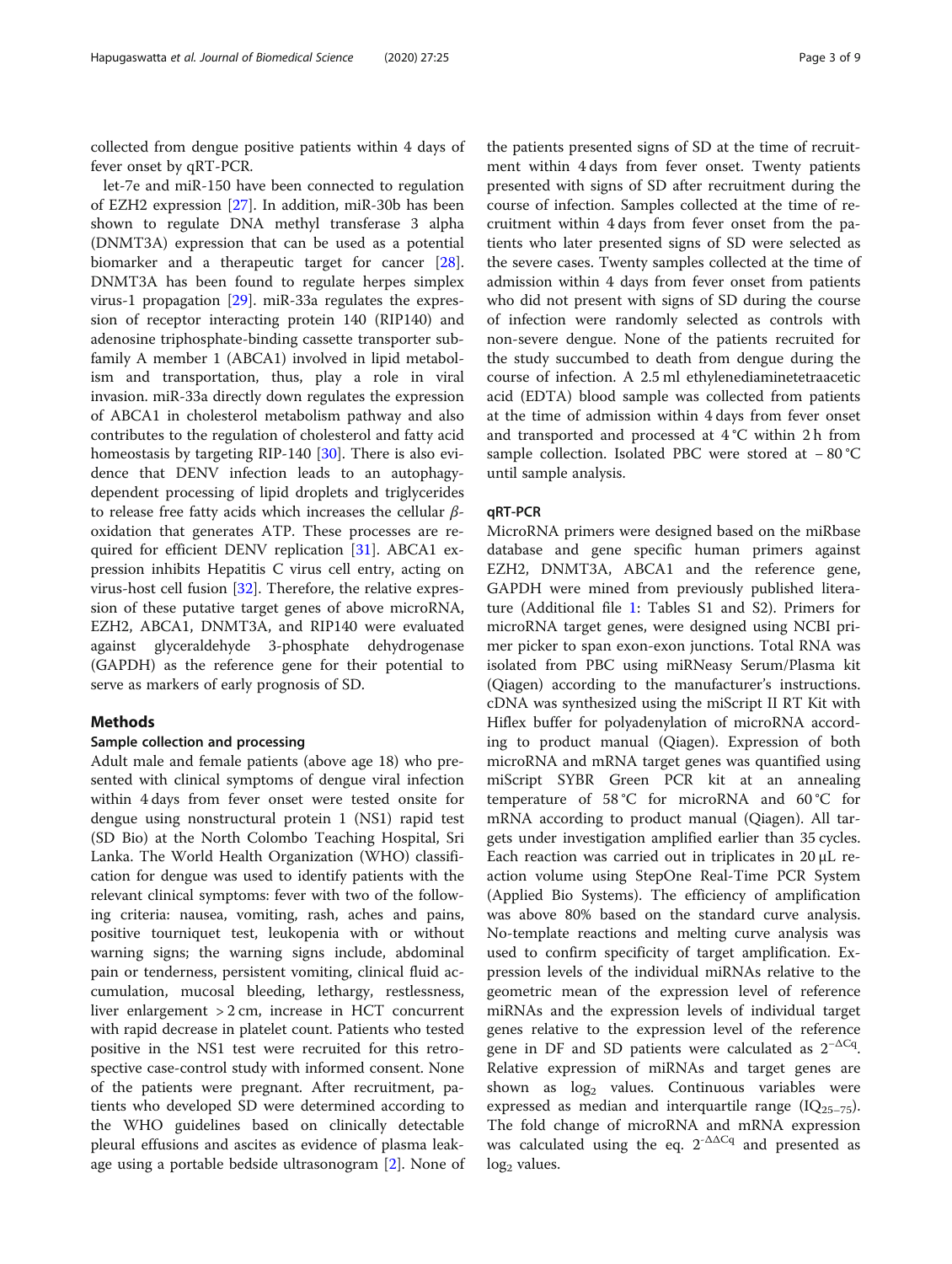#### Statistical analysis

q-q plots and Shapiro-Wilk test were used to determine normality at a 95% confidence interval. For the Shapiro-Wilk test  $P > 0.05$  was determined as normal distribution. Statistically significant differences among the median ± median absolute deviation (MAD) was determined using Mann-Whitney U test for non-parametric independent samples. A  $P < 0.05$  based on the Mann-Whitney U test was considered a statistically significant difference. Statistical significance for differentially expressed targets were determined using independent t-test with Bonferroni adjusted α value of 0.01.  $P < 0.01$  was considered a statistically significant difference based on standard error of mean (SEM) of ΔCq. Logistic regression analysis for odds ratio, receiver operator characteristics, area under curve, specificity and sensitivity was determined using IBM SPSS Statistics, 2013 version at a 95% confidence interval.

#### Results

# Differential expression analysis of selected microRNA in dengue patients within 4 days from fever onset

Expression of let-7e, miR-30b, miR-30e, miR-33a and miR-150 in PBC collected at admission, within 4 days from fever onset from patients confirmed to have presented with DF and patients who later developed SD based on clinical symptoms was analyzed. The data were analyzed against the geometric mean of miR-103a and miR-16 reported to have stable expression in PBC during infections. Patients were classified as DF based on the clinical symptoms. Patients who later developed SD were classified based on evidence of plasma leakage (pleural effusions and ascites) detected using a portable ultrasonogram. Twenty DF and twenty SD samples were analyzed. Among them, most of the subjects were male (77%), with a median age of 30 (18–60) while the female subjects had a median age of 24 (19–60) years. At enrollment, there were no statistically significant differences in median laboratory clinical parameters including platelet count, HCT, AST and ALT levels in patients who later developed SD compared with DF (Table 1). All patients classified as SD based on evidence of plasma leakage also presented with platelet count below  $100,000/\text{mm}^3$  after day 4 from fever onset. None of the patients recruited for the study presented with HCT above the baseline (> 52% for male and > 48% for female) during the course of infection. While both DF patients and, patients who later developed SD presented with an increase in HCT after day 5, only patients who later developed SD presented with a significantly higher ( $P < 0.05$ ) HCT after day 5 (Additional file [1](#page-6-0): Table S3). Therefore, DF patients could not be distinguished from the SD patients during the acute febrile phase within 4 days from fever onset based on the clinical characteristics.

The data for microRNA expression in all patient samples at admission, collected within 4 days from fever onset (either on day 2, day 3 or day 4 from fever onset), are normally distributed at 95% confidence interval. miR-150 expression showed significant  $(P < 0.01)$  upregulation at admission in samples collected from patients recruited on day 3 ( $n_{\text{DE}} = 6$ ,  $n_{\text{SD}} = 12$ ) and all samples collected at admission from patients recruited within 3 days (on day 2 and day 3) ( $n<sub>DF</sub> = 8$ ,  $n<sub>SD</sub> = 15$ ) from fever onset before the patients present with symptoms of severe illness. Samples collected at admission from patients recruited on day 2 ( $n_{\text{DF}} = 2$ ,  $n_{\text{SD}} = 3$ ) and day 4  $(n_{\text{DF}} = 11, n_{\text{SD}} = 5)$  from fever onset failed to show differential expression (Fig. [1,](#page-4-0) Additional file [1:](#page-6-0) Table S4). This may be due to limited number of patients recruited within 2 days from fever onset, available for expression analysis at admission. The rest of the microRNA under investigation did not show significant differential expression in SD patients over DF patients within 4 days from fever onset (Additional file [2:](#page-7-0) Figure S1).

|  |  | <b>Table 1</b> Clinical characteristics of dengue patients recruited for gene expression analysis at admission (median ± MAD) |  |  |  |  |  |  |  |  |  |
|--|--|-------------------------------------------------------------------------------------------------------------------------------|--|--|--|--|--|--|--|--|--|
|--|--|-------------------------------------------------------------------------------------------------------------------------------|--|--|--|--|--|--|--|--|--|

|                                                           | DF patients $(n = 20)$ | SD patients      | $P$ value |
|-----------------------------------------------------------|------------------------|------------------|-----------|
|                                                           |                        | $(n = 20)$       |           |
| Gender (Male%/Female%)                                    | 70/30                  | 85/15            |           |
| Age                                                       | $30(18-60)$            | $27(19-60)$      |           |
| Platelet $(x1000 / mm^3)$                                 | $119.0 \pm 39.0$       | $125.0 \pm 24.0$ | 0.66      |
| Hematocrit (%)                                            | $40.0 \pm 3.1$         | $39.7 \pm 2.2$   | 0.57      |
| Hemoglobin (g/dL)                                         | $14.0 \pm 1.0$         | $13.0 \pm 1.2$   | 0.15      |
| White blood cells ( $\times$ 1000 cells/mm <sup>3</sup> ) | $3.2 \pm 0.6$          | $4.3 \pm 0.9$    | 0.07      |
| Neutrophils (%)                                           | $66.3 \pm 9.7$         | $75.0 \pm 10.0$  | 0.14      |
| Lymphocytes (%)                                           | $27.0 \pm 10.0$        | $17.0 \pm 7.0$   | 0.10      |
| Eosinophils (%)                                           | $0.6 \pm 0.4$          | $1.0 \pm 1.0$    | 0.84      |
| AST (U/L)                                                 | $32.0 \pm 20.0$        | $58.5 \pm 18.0$  | 0.06      |
| ALT (U/L)                                                 | $29.0 \pm 14.0$        | $43.1 \pm 11.4$  | 0.11      |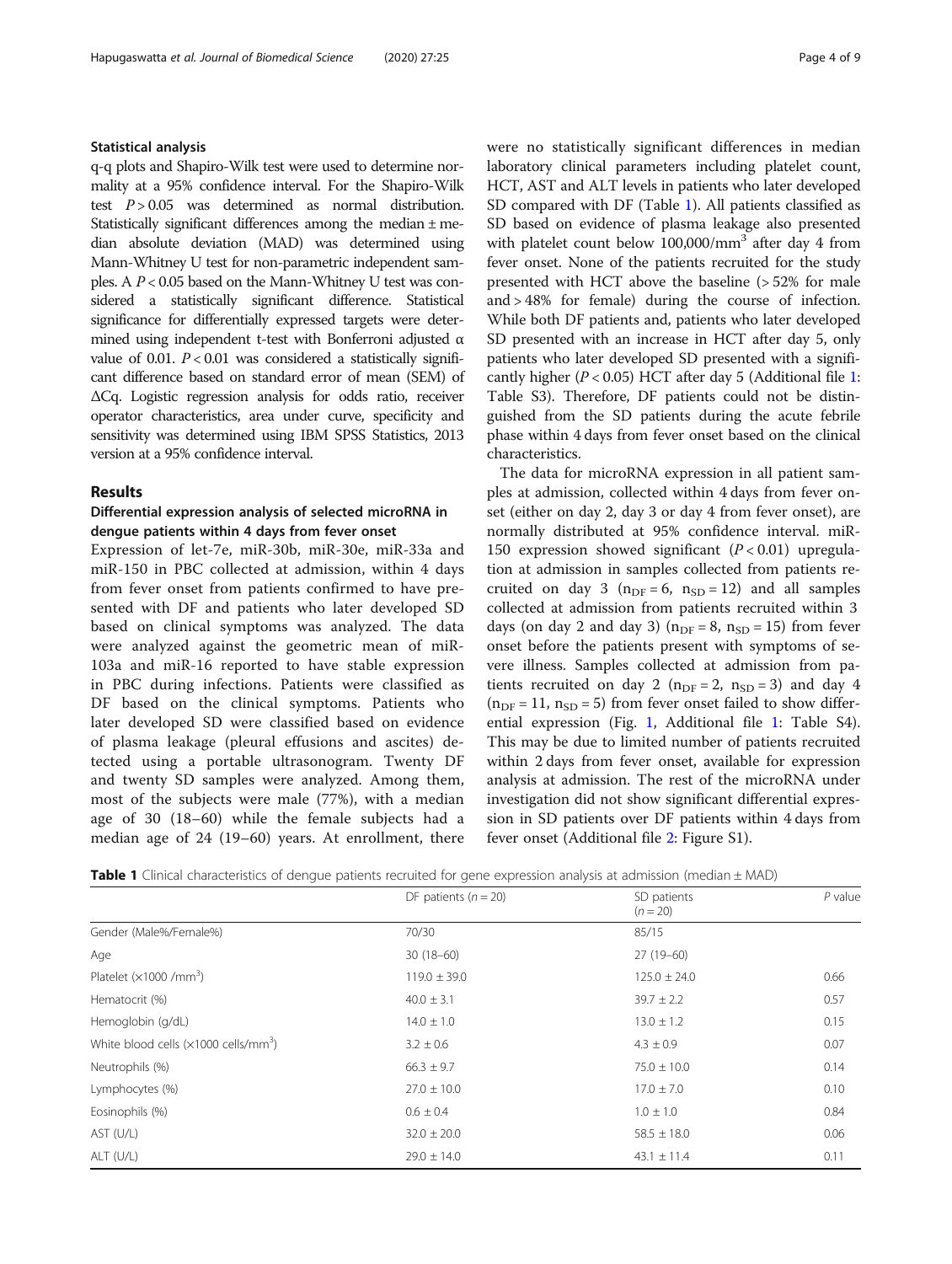<span id="page-4-0"></span>

Logistic regression analysis for miR-150 expression based on ΔCq values was found to be predictive of SD at admission in all patient samples collected within 3 days from fever onset with odds ratio of 0.52 (95%, CI;0.29–0.93,  $P = 0.03$ ). The area under the receiver operating characteristic curve (AUC) for miR-150 expression at admission is 0.85 (sensitivity 0.80, specificity 0.88) for all patient samples collected within 3 days from fever onset at  $\Delta Cq$  of 7.54 ( $P < 0.05$ ) and 0.92 (sensitivity 1.00, specificity 0.50) for just the patient samples collected on day 3 from fever onset at ΔCq of 9.25  $(P < 0.05)$  indicating that miR-150 may serve as an early marker for development of severe manifestations of dengue within 3 days from fever onset (Additional file [2](#page-7-0): Figure S2).

# Differential expression analysis of putative target mRNA of the selected microRNA in dengue patients within 4 days from fever onset

MicroRNAs suppress or inhibit the expression of putative target genes. As such, the upregulation of micro-RNA expression may lead to the downregulation of the putative target gene expression. Therefore, relative expression of putative target genes of the microRNA under investigation, EZH2, ABCA1, DNMT3A and RIP140 were evaluated against the expression of GAPDH as a reference gene at admission within 4 days from fever

onset, in samples collected from DF  $(n = 20)$  patients and those who later developed SD  $(n = 20)$ .

All the data for the target gene expression were normally distributed. EZH2 expression showed significant down regulation  $(P < 0.01)$  in samples collected from patients who later developed SD compared to that in DF patients at admission within 4 days from fever onset. Out of those patients, evaluation of differential expression at admission in DF and SD samples collected from patients recruited on day 3  $(n_{DF} = 6, n_{SD} = 12)$ , day 4  $(n_{DF} = 11, n_{SD} = 5)$  and all patients recruited within 3 days  $(n_{DF} = 8, n_{SD} = 15)$ from fever onset also showed a downregulation in EZH2 expression. However, the downregulation in expression was only significant  $(P < 0.01)$  at admission in samples collected from patients recruited on day 4  $(n_{\text{DF}} = 11, n_{\text{SD}} = 5)$  from fever onset and all patients recruited on day 3 and day 4 ( $n_{DF} = 17$ ,  $n_{SD} = 17$ ) from fever onset (Fig. [2,](#page-5-0) Additional file [1:](#page-6-0) Table S5). These findings are consistent with upregulation of miR-150 in PBC of SD patients compared to DF patients at the early stages.

Logistic regression analysis for EZH2 expression at admission in samples collected from patients recruited on day 4 from fever onset is found to be predictive for SD with odds ratio of 4.23 at 95% CI; 0.93–19.34, AUC of 0.91 with sensitivity of 0.60 and specificity of 0.82 at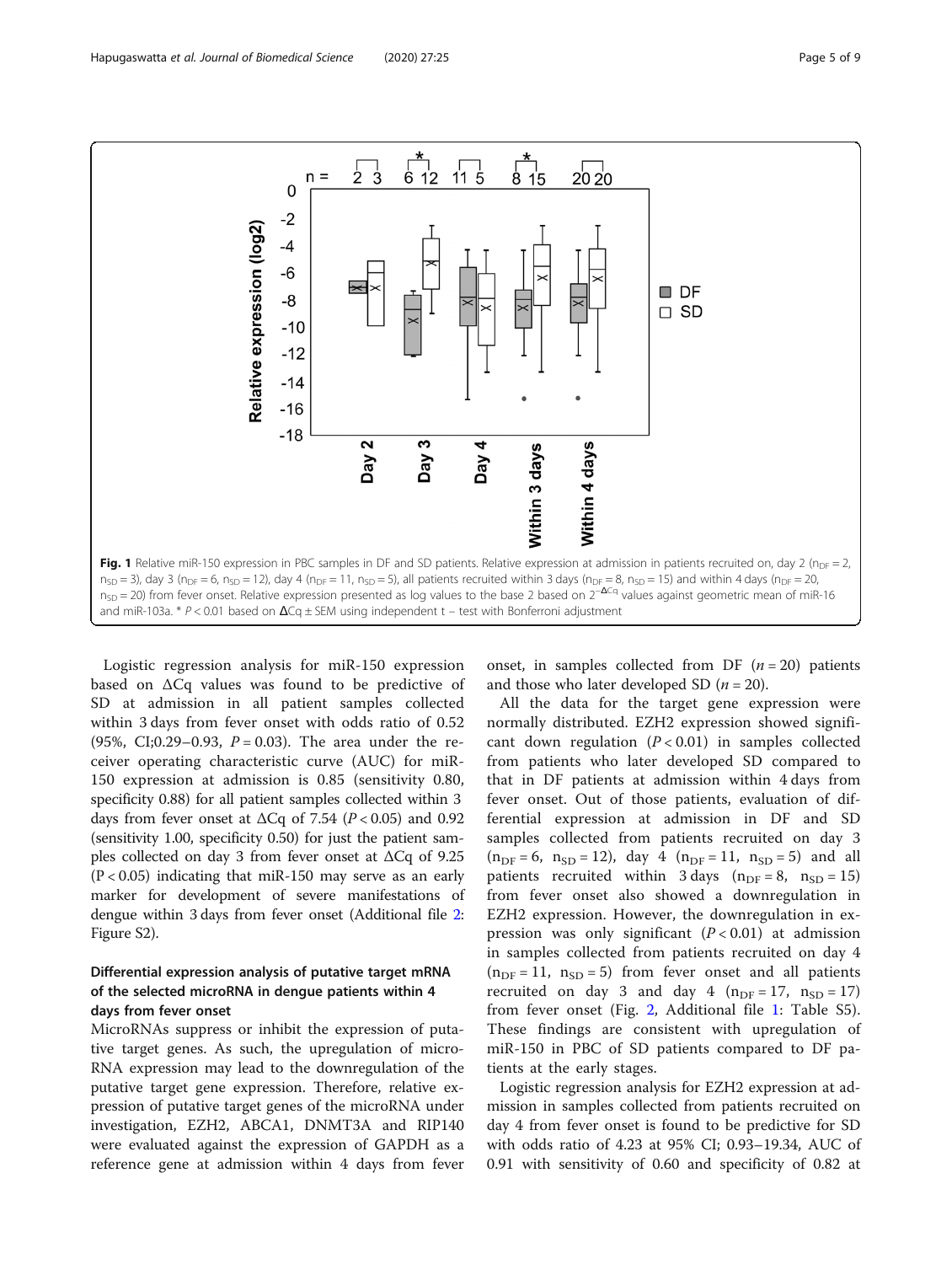<span id="page-5-0"></span>

ΔCq of 3.44. Odds ratio for expression at admission in samples collected from all patients recruited on day 3 and day 4 from fever is 2.32 at 95% CI; 1.28-4.18 ( $P =$ 0.001), AUC of 0.86 with sensitivity of 0.82 and specificity of 0.81 at  $\Delta Cq$  of 2.89 ( $P = 0.00$ ). Odds ratio for expression at admission in samples collected from all patients recruited within 4 days from fever is 1.60 at 95% CI; 1.12–2.31 ( $P = 0.01$ ), AUC of 0.76 with sensitivity of 0.85 and specificity of 0.45 at  $\Delta Cq$  of 2.04 ( $P = 0.01$ ) (Additional file [2:](#page-7-0) Figure S4). ABCA1, DNMT3A and RIP140 failed to show differential expression within 4 days from fever onset among the DF and SD samples. ABCA1 showed downregulation of expression only among patient samples collected on day 4 from fever onset (Additional file [2](#page-7-0): Figure S3).

#### **Discussion**

miR-150 is significantly upregulated at admission ( $p <$ 0.01) in SD patients recruited on day 3 and all patients recruited within 3 days from fever onset. Samples collected on day 4 did not show significant differential expression in miR-150 at admission among the DF and SD patients. Evaluating differential microRNA expression in a larger cohort of patient samples is needed to evaluate the fluctuations in the level of microRNA from fever onset during the early stages of infection. Augmented miR-150 expression has been reported in patients presented with SD after 4 days of fever [\[26](#page-8-0)]. Therefore, expression analysis during defervescence (day 3 to 8) may shed further insight on progression into the critical phase. The expression changes during convalescence when the patients recover from the febrile illness may also shed light

on the role of miR-150 during disease progression. Due to logistic limitations and limited patient consent, our study was limited to analysis of the level of expression at admission within 4 days from fever onset when differential diagnosis is not possible. In addition, we were not able to analyze the differences in expression among the DF patients with warning signs and without warning signs due to the limited number of DF samples included in the study. However, miR-150 expression within 3 days from fever onset can be used as a prognostic marker for severity of dengue infection. The expression level of EZH2, a putative target gene of miR-150 is also significantly downregulated in SD patients at the time of admission ( $p < 0.01$ ) within 4 days from fever onset.

miR-150 has been shown to play a crucial role in hematopoiesis. Overexpression of miR-150 has been shown to result in inhibition of erythroid proliferation [[33\]](#page-8-0). However, upregulation of miR-150 expression within 3 days from fever onset in dengue patients who later developed severe manifestations of the infection did not show a corresponding drop in the HCT. In fact, a rise in HCT above the baseline is considered a warning sign for developing SD. Both DF and SD patients recruited for this study presented with a rise in the HCT after day 5 compared to the HCT at admission with SD showing a significant increase ( $P < 0.05$ ). The down regulation of miR-150 expression on 4 days from fever onset in patients who later develop SD may contribute to the rise in the HCT.

Loss of EZH2 has also been shown to inhibit erythropoi-esis [\[34\]](#page-8-0). However, inhibition of EZH2 protein expression has been shown to induce erythroid differentiation. EZH2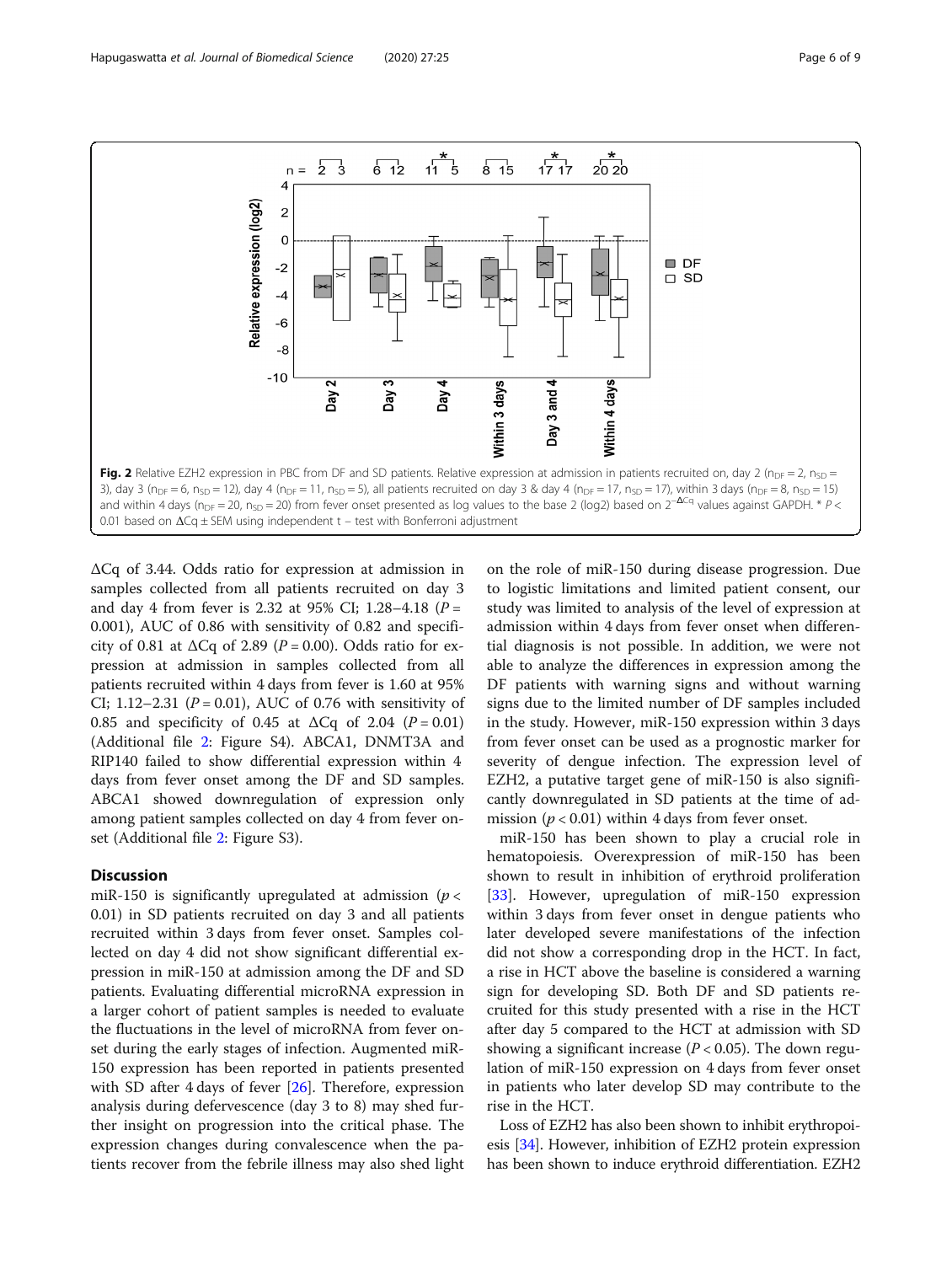<span id="page-6-0"></span>knockdown had shown no significant effect on the expression of erythroid-related genes suggesting an indirect role for EZH2 in regulation of erythroid differentiation [\[35](#page-8-0)]. Therefore, significant downregulation of EZH2 expression within 4 days from fever onset in the PBC of patients who later developed SD may also contribute to the significant increase in HCT ( $P < 0.05$ ) in those patients after day 5. Suppression of EZH2 has been correlated with the induction of multiple inflammatory, stress, and antipathogen pathways [\[36](#page-8-0)]. EZH2/1 inhibitors have been shown to induce antiviral responses that suppressed infection with DNA (human cytomegalovirus, adenovirus) and RNA (Zika virus) viruses. Inhibition of EZH2 expression repressed the herpes simplex virus infection [\[35](#page-8-0)]. Further, inhibition of EZH2 has also been associated with viral repression via interferon/immune signalingrelated pathways by mediating proinflammatory responses such as increased IL-6, IL-6 receptor, IFN- $\alpha$ 1, IFN- $\alpha$ 2 and IL-8 levels, all of which have also been implicated in SD [[36,](#page-8-0) [37\]](#page-8-0).

Hypermethylation of miR-150 promoter was detected in association with suppressed miR-150 expression in the livers of Beta-hydroxy-beta-methylbutyrate-treated piglets [[38](#page-8-0)]. EZH2 is an epigenetic modifier that can catalyze the methylation of histone H3 protein. Epigenetic modifications are hereditary DNA or histone modifications that do not change the DNA sequence but affect transcriptional regulation. Differential expression of epigenetic modifiers such as EZH2 in patients marked by plasma leakage and/or thrombocytopenia suggests that there is a role for epigenetic regulation in severe manifestations of dengue. Therefore, epigenetic modifications may play a role in severe manifestation of dengue during secondary infections. Therefore, significant down regulation of EZH2 within 4 days from fever onset may contribute to the significant upregulation of miR-150 expression within 3 days from fever onset. Further studies in cultured cells may be needed to evaluate the role of miR-150 on EZH2 expression during severe DENV infections.

Regulation of miR-150 and EZH2 expression has also been linked to inducible Nitric Oxide Synthase (iNOS or NOS2) activity where iNOS is indirectly regulated by miR-150. A study showed, that infection of mycobacterium bovis bacillus calmette-guérin regulates the epigenetic changes at class II transactivator (CIITA) promoter via induction of expression of iNOS and miR-150 through the recruitment of the transcription factor. According to our studies, differential expression analysis of iNOS in DF and SD patient samples collected on day 2, 3, 4, within 3 days and within 4 days from fever onset showed downregulation in SD patients as early as day 2 from fever onset and remained downregulated [[39\]](#page-8-0).

let-7e, which has been reported to directly regulate EZH2 expression is only upregulated in SD patients on day 2 and day 4 from fever onset while the expression is downregulated on day 3. Differential expression of EZH2 as a result of upregulation of let-7e expression was implicated in several viral infections including DENV2 infected peripheral blood mononuclear cells (PBMCs) [\[40\]](#page-8-0). Therefore, further studies in DENV infected cultured cells may be needed to evaluate the role of let-7e on the differential expression of EZH2 during SD.

The polycomb group protein, EZH2 and DNMT3A are both involved in epigenetic regulation via DNA methylation. Binding of DNMTs to several EZH2-repressed genes depends on the presence of EZH2. EZH2 serves as a recruitment platform for DNA methyltransferases [[41](#page-8-0)]. Since both EZH2 and DNMT3A participate in epigenetic modification mediated transcriptional regulation, differential expression analysis in virus infected cultured cells may also elucidate the role of DNMT3A in SD. Expression of ABCA1 and RIP140 implicated in lipid metabolism [\[32](#page-8-0)], a mechanism which has been shown to play a role in viral infections on the other hand did not significantly change in patients with SD.

Further, circulating miR-150 levels have been reported to correlate with pro-inflammatory cytokine-induced fever. A significant increase in the circulating miR-150 levels has been reported to associate with fatal outcome in A/H1N1 patients compared to patients that survived the febrile infection [\[42\]](#page-8-0). Upregulation of miR-150 in SD patients at the time of admission, within 4 days from fever onset suggests a role similar to other febrile illnesses.

# **Conclusions**

The expression level of miR-150 is significantly upregulated within 3 days from fever onset in the PBC of patients who later developed severe manifestations. Consequently, expression of the epigentic modifier EZH2 is significantly downregulated in the patients. Therefore, our studies have shown that differential expression of microRNA miR-150 and the putative target gene EZH2 may serve as reliable biomarkers of disease severity during early stages of dengue infection when differential diagnosis or prognosis is not possible based on the clinical evidence.

#### Supplementary information

Supplementary information accompanies this paper at [https://doi.org/10.](https://doi.org/10.1186/s12929-020-0620-z) [1186/s12929-020-0620-z](https://doi.org/10.1186/s12929-020-0620-z).

Additional file 1: Table S1. Primers for microRNA genes for qRT-PCR analysis. Table S2. Primers for microRNA target genes for qRT-PCR analysis. Table S3. AST, ALT and HCT of patients from admission to discharge. Table S4. Relative expression of microRNA at admission. Table S5. Relative expression of putative target genes of microRNA at admission.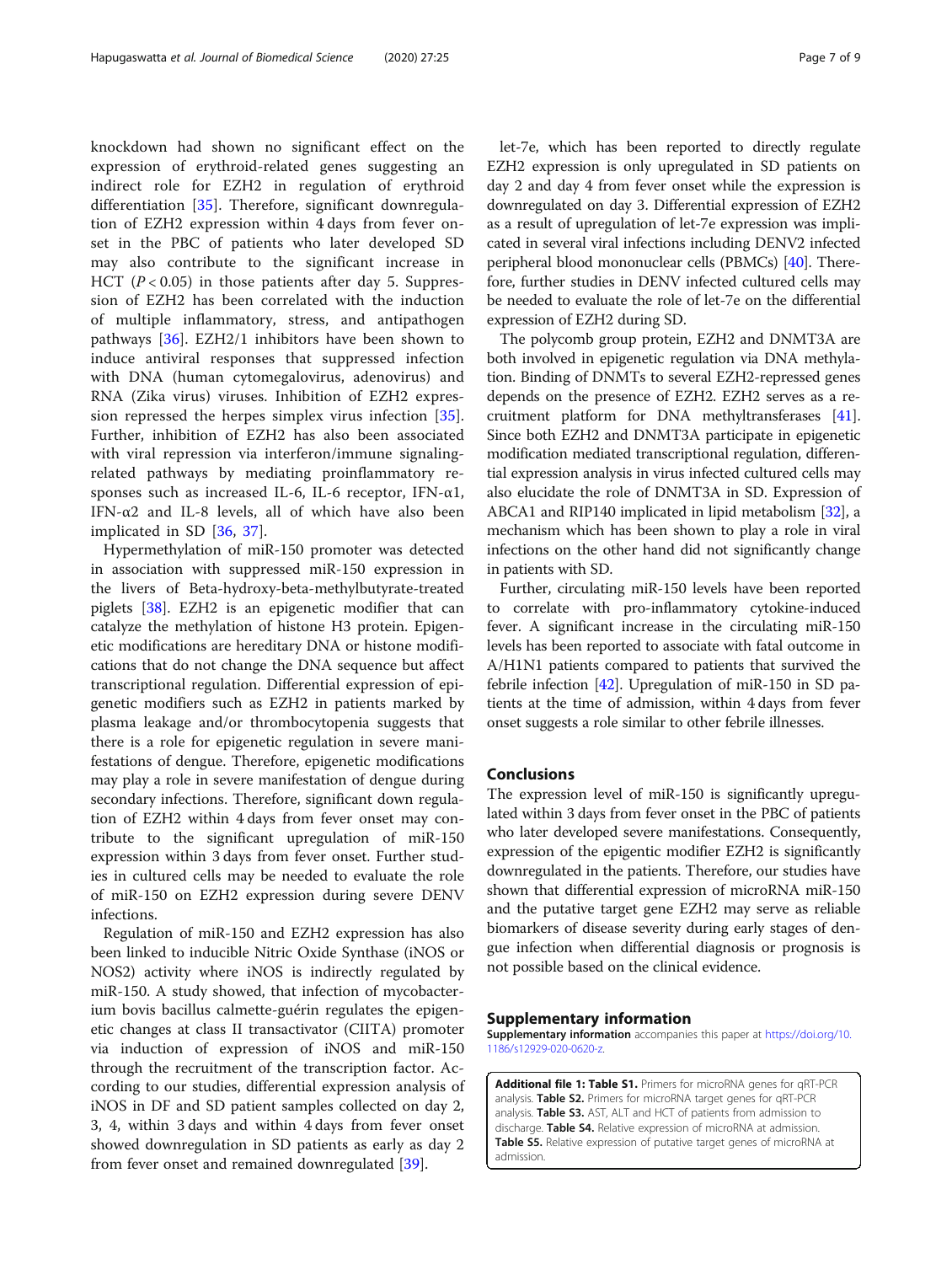<span id="page-7-0"></span>Additional file 2: Figure S1. Fold change of relative miRNA expression in PBC samples between DF and SD patients, Figure S2. ROC curves for miR-150 on (a) day 3, (b) within 3 days from fever onset, Figure S3. Fold change of relative microRNA target gene expression in PBC between DF and SD patients, Figure S4. ROC curves for EZH2 on (a) day 4, and (b) day 3 & day 4 and (c) within 4 days from fever onset.

#### Abbreviations

ABCA1: Adenosine triphosphate-binding cassette transporter subfamily A member 1; ALT: Alanine aminotransferase; AST: Aspartate aminotransferase; CIITA: Class II transactivator; CNS: Central nervous system; DENV: Dengue virus; DF: Non-severe dengue fever; DNMT3A: DNA methyl transferase 3 alpha; EDTA: Ethylenediaminetetraacetic acid; EZH2: Enhancer of zeste homolog 2; GAPDH: Glyceraldehyde 3-phosphate dehydrogenase; HCT: Hematocrit level; IFN-γ: Interferon gamma; IL-10: Interleukin 10; IL-12: Interleukin 12; IL-2: Interleukin 2; IL-6: Interleukin 6; iNOS: inducible Nitric Oxide Synthase; let-7e: hsa-let-7e; log<sub>2</sub>: log values to the base 2; MAD: Median absolute deviation; MICB: Major histocompatibility complex class I polypeptide-related sequence B; miR-103a: hsa-miR-103a-3p; miR-150: hsa-miR-150-5p; miR-16: hsa-miR-16-5p; miR-30b: hsa-miR-30b-5p; miR-30e: hsa-miR-30e-3p; miR-33a: hsa-miR-33a; NS1: Nonstructural protein 1; PBC: Peripheral blood cells; PBMCs: Peripheral blood mononuclear cells; PLCE1: 1-Phosphatidylinositol-4,5-bisphosphate phosphodiesterase epsilon-1; qRT-PCR: quantitative reverse transcription PCR; RIP140: Receptor interacting protein 140; SD: Severe dengue; SEM: Standard error of mean; TNF-α: Tumor necrosis factor alpha; WHO: World Health Organization

#### Acknowledgements

Not applicable.

#### Authors' contributions

NJ designed the work, HH acquired the expression data from patient samples, HH and NJ analyzed the patient clinical and expression data, NJ interpreted the expression data, PA and RP acquired and interpreted the patient clinical data, NJ and KS drafted the manuscript and substantially revised the manuscript. All authors read and approved the manuscript.

#### Funding

This work was supported by University of Kelaniya (RP/03/SR/02/06/02/2016); ECWS Fellowship (4500384850) and National Science Foundation, Sri Lanka (RG/2015/BT/02).

#### Availability of data and materials

All data generated or analyzed during this study are included in this published article [and its supplementary information files].

#### Ethics approval and consent to participate

Ethical clearance for patient sample collection was obtained from the Ethics Review Committee of the Faculty of Medicine, University of Kelaniya, Kelaniya, Sri Lanka (Reference number-P/119/07/2015). Written patient consent was obtained prior to the sample collection. The patient consent form was obtained from the patients.

#### Consent for publication

Not applicable.

#### Competing interests

The authors declare that they have no competing interests.

#### Author details

<sup>1</sup>Department of Chemistry, Faculty of Science, University of Kelaniya, Kelaniya, Sri Lanka. <sup>2</sup>North Colombo Teaching Hospital, Ragama, Sri Lanka.<br><sup>3</sup>Denartment of Medicine, Eaculty of Medicine, University of Kelaniya. Department of Medicine, Faculty of Medicine, University of Kelaniya, Kelaniya, Sri Lanka.

### Received: 2 October 2019 Accepted: 16 January 2020 Published online: 18 January 2020

### References

1. Editorial. The dengue vaccine dilemma. Lancet Infect Dis. 2018;18(2):123.

- 2. World Health Organization (WHO) and the Special Programme for Research and Tropical Diseases (TDR). Dengue: Guidelines for Diagnosis, Treatment, Prevention and Control: WHO; 2009. [https://apps.who.int/iris/handle/1](https://apps.who.int/iris/handle/10665/44188) [0665/44188.](https://apps.who.int/iris/handle/10665/44188) New Edition: Accessed 02 Sept 2019
- 3. Murphy BR, Whitehead SS. Immune response to dengue virus and prospects for a vaccine. Annu Rev Immunol. 2011;29(1):587–619.
- 4. Kurane I. Dengue hemorrhagic fever with special emphasis on immunopathogenesis. Comp Immunol Microbiol Infect Dis. 2007;30(5–6):329–40.
- 5. Fox A, Le NM, Simmons CP, Wolbers M, Wertheim HF, Pham TK, Tran TH, Trinh TM, Nguyen TL, Nguyen VT, et al. Immunological and viral determinants of dengue severity in hospitalized adults in Ha Noi, Viet Nam. PLoS Negl Trop Dis. 2011;5(3):e967.
- 6. Sirisena PDNN, Noordeen F. Evolution of dengue in Sri Lanka-changes in the virus, vector, and climate. Int J Infect Dis. 2014;19:6–12.
- 7. Balfour HH. Antiviral drugs. N Engl J Med. 1999;340(16):1255–68.
- Wang Q-Y, Patel SJ, Vangrevelinghe E, Xu HY, Rao R, Jaber D, Schul W, Gu F, Heudi O, Ma NL, et al. A small-molecule dengue virus entry inhibitor. Antimicrob Agents Chemother. 2009;53(5):1823–31.
- 9. Schmidt AG, Lee K, Yang PL, Harrison SC. Small-molecule inhibitors of dengue-virus entry. PLoS Pathog. 2012;8(4):e1002627.
- 10. Medin CL, Rothman AL. Cell type-specific mechanisms of interleukin-8 induction by dengue virus and differential response to drug treatment. J Infect Dis. 2006;193(8):1070–7.
- 11. Koishi AC, Zanello PR, Bianco ÉM, Bordignon J, Nunes Duarte dos Santos C. Screening of dengue virus antiviral activity of marine seaweeds by an In Situ enzyme-linked immunosorbent assay. PLoS One. 2012;7(12):e51089.
- 12. Schul W, Liu W, Xu H, Flamand M, Vasudevan SG. A dengue fever viremia model in mice shows reduction in viral replication and suppression of the inflammatory response after treatment with antiviral drugs. J Infect Dis. 2007;195(5):665–74.
- 13. Waggoner JJ, Abeynayake J, Sahoo MK, Gresh L, Tellez Y, Gonzalezk BG, Pierro AM, Gaibani P, Guo FP, et al. Single-reaction, multiplex, real-time RT-PCR for the detection, quantitation, and serotyping of dengue viruses. PLoS Negl Trop Dis. 2013;7(4):e2116.
- 14. Sellahewa KH. Pathogenesis of dengue haemorrhagic fever and its impact on case management. ISRN Infect Dis. 2013;2013:1–6.
- 15. Ubol S, Masrinoul P, Chaijaruwanich J, Kalayanarooj S, Charoensirisuthikul T, Kasisith J. Differences in global gene expression in peripheral blood mononuclear cells indicate a significant role of the innate responses in progression of dengue fever but not dengue hemorrhagic fever. J Infect Dis. 2008;197(10):1459–67.
- 16. Gomes ALV, Wee LJK, Khan AM, Gil LHGV, Marques ETA, Calzavara-Silva CE, Tan TW. Classification of dengue fever patients based on gene expression data using support vector machines. PLoS One. 2010;5(6):e11267.
- 17. Brasier AR, Ju H, Garcia J, Spratt HM, Victor SS, Forshey BM, Halsey ES, Comach G, Sierra G, et al. A three-component biomarker panel for prediction of dengue hemorrhagic fever. Am J Trop Med Hyg. 2012;86(2): 341–8.
- 18. Bethell DB, Flobbe K, Xuan C, Phuong T, Day NPJ, Phuong PT, Buurman WA, Cardosa MJ, White NJ, Kwiatkowski D. Pathophysiologic and prognostic role of cytokines in dengue hemorrhagic fever. J Infect Dis. 1998;177(3):778–82.
- 19. Malavige GN, Gomes L, Alles L, Chang T, Salimi M, Fernando S, Nanayakkara KDL, Jayaratne SD, Ogg GS. Serum IL-10 as a marker of severe dengue infection. BMC Infect Dis. 2013;13(1):341.
- 20. Khor CC, Chau TNB, Pang J, Davila S, Long HT, Ong RT, Dunstan SJ, Wills B, Farrar J, Van Tram T, et al. Genome-wide association study identifies susceptibility loci for dengue shock syndrome at MICB and PLCE1. Nat Genet. 2011;43(11):1139–41.
- 21. Ouyang X, Jiang X, Gu D, Zhang Y, Kong SK, Jiang C, Xie W. Dysregulated serum miRNA profile and promising biomarkers in dengue-infected patients. Int J Med Sci. 2016;13(3):195–205.
- 22. Tambyah PA, Ching CS, Sepramaniam S, Ali JM, Armugam A, Jeyaseelan K. microRNA expression in blood of dengue patients. Ann Clin Biochem. 2016; 53(4):466–76. [https://doi.org/10.1177/0004563215604001.](https://doi.org/10.1177/0004563215604001)
- 23. Qi Y, Li Y, Zhang L, Huang J. microRNA expression profiling and bioinformatic analysis of dengue virus-infected peripheral blood mononuclear cells. Mol Med Rep. 2013;7(3):791–8. 24.
- 24. Zhu X, He Z, Hu Y, Wen W, Lin C, Yu J, Pan J, Li R, Deng H, Liao S, et al. MicroRNA-30e\* suppresses dengue virus replication by promoting NF-κB– dependent IFN production. PLoS Negl Trop Dis. 2014;8(8):e3088. [https://doi.](https://doi.org/10.1371/journal.pntd.0003088) [org/10.1371/journal.pntd.0003088](https://doi.org/10.1371/journal.pntd.0003088).